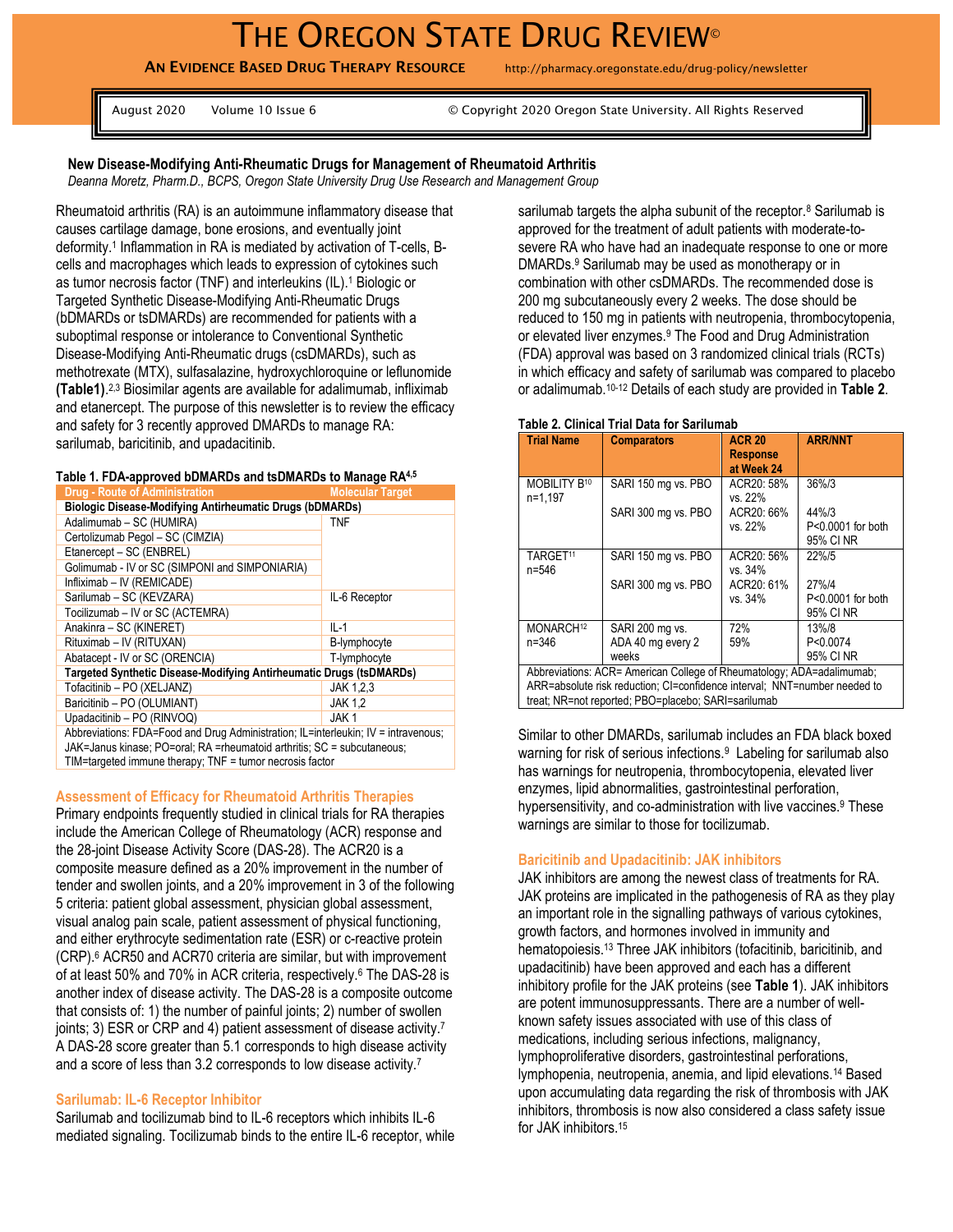Baricitinib is an oral JAK inhibitor approved for treatment of adult patients with moderate-to-severe RA who have had an inadequate response to one or more TNF inhibitor (TNFi) therapies.<sup>16</sup> The recommended daily dose is 2 mg once a day as monotherapy or in combination with MTX. <sup>16</sup> The efficacy and safety of baricitinib was assessed in 4 phase 3 RCTs. 17-20 Baricitinib 2 and 4 mg doses were compared to placebo in adults with RA who had an inadequate response to MTX (RA-BEAM), an inadequate response to csDMARDs (RA-BUILD), and in patients refractory to TNFis (RA-BEACON).<sup>13</sup> In all trials except for RA-BEGIN, patients continued background MTX therapy. Results of the primary endpoint in these trials, ACR20 response at week 12 or 24, are summarized in **Table 3.** In the 3 placebo-controlled trials, baricitinib was superior to placebo in achieving ACR20 response. In RA-BEAM, baricitinib was compared to adalimumab as noninferiority endpoint (estimated power for test of noninferiority, 93%; prespecified noninferiority margin of 12%). 18 Baricitinib was found to be noninferior to adalimumab at week 12 for the ACR20 response.<sup>18</sup> According to the pre-specified statistical analysis plan, baricitinib was also considered to be superior to adalimumab based on ACR20 response at 12 weeks (P≤0.05).<sup>18</sup>

# **Table 3. Clinical Trial Data for Baricitinib**

| <b>Trial</b>                                                           |                                                                            | <b>ACR 20</b>      | <b>ARR/NNT</b>     |  |  |  |
|------------------------------------------------------------------------|----------------------------------------------------------------------------|--------------------|--------------------|--|--|--|
|                                                                        | <b>Comparators</b>                                                         |                    |                    |  |  |  |
| <b>Name</b>                                                            |                                                                            | <b>Response at</b> |                    |  |  |  |
|                                                                        |                                                                            | Week 12            |                    |  |  |  |
| RA-                                                                    | BARI 4 mg daily vs. oral                                                   | 77% vs. 62%*       | 15%/7              |  |  |  |
| BEGIN <sup>17</sup>                                                    | MTX weekly                                                                 | *Week 24           | 95% CI NR; P≤0.05  |  |  |  |
| n=588                                                                  |                                                                            |                    |                    |  |  |  |
| RA-                                                                    | BARI 4 mg daily vs. PBO                                                    | 70% vs. 40%        | 30%/4              |  |  |  |
| BEAM <sup>18</sup>                                                     |                                                                            |                    | 95% CI NR; p≤0.001 |  |  |  |
| n=1.307                                                                | BARI 4 mg daily vs. ADA                                                    | 70% vs. 61%        | 9%/12              |  |  |  |
|                                                                        | 40 mg every other week                                                     |                    | 95% CI NR; P≤0.05  |  |  |  |
|                                                                        |                                                                            |                    |                    |  |  |  |
| RA-                                                                    | BARI 2 mg daily vs. PBO                                                    | 66% vs. 39%        | 27%/4              |  |  |  |
| BUILD <sup>19</sup>                                                    |                                                                            |                    | 95% CI NR; P≤0.001 |  |  |  |
| n=684                                                                  | BARI 4 mg daily vs. PBO                                                    | 62% vs. 39%        | 23%/5              |  |  |  |
|                                                                        |                                                                            |                    | 95% CI NR: P≤0.001 |  |  |  |
| RA-                                                                    | BARI 2 mg daily vs. PBO                                                    | 49% vs. 27%        | 22%/5              |  |  |  |
| BEACON <sup>20</sup>                                                   |                                                                            |                    | 95% CI NR; P<0.001 |  |  |  |
| n=527                                                                  | BARI 4 mg daily vs. PBO                                                    | 55% vs. 27%        | 28%/4              |  |  |  |
|                                                                        |                                                                            |                    | 95% CI NR: P<0.001 |  |  |  |
|                                                                        |                                                                            |                    |                    |  |  |  |
| Abbreviations: ACR=American College of Rheumatology; ADA=adalimumab;   |                                                                            |                    |                    |  |  |  |
| ARR=absolute risk reduction; BARI=baricitinib; CI=confidence interval; |                                                                            |                    |                    |  |  |  |
|                                                                        | MTX=methotrexate; NNT=number needed to treat; NR=not reported; PBO=Placebo |                    |                    |  |  |  |

The most common adverse effects noted in clinical trials with baricitinib 2 mg and 4 mg were upper respiratory tract infections (14- 16%), nausea (3%), and herpes infections (0.8-1.8%).<sup>16</sup> There is insufficient evidence to determine differences in long-term efficacy, long-term safety, remission rates, health-related quality of life, or functional improvement with baricitinib compared to other treatments for moderate-to-severe RA.

Upadacitinib is an oral selective JAK-1 inhibitor indicated for the treatment of adults with moderate-to-severe RA who have had an inadequate response or intolerance to MTX.<sup>21</sup>. Approval of upadacitinib was based on 4 phase 3 RCTs conducted in adults with moderate-to-severe RA. 22-25 The SELECT-NEXT and SELECT-COMPARE trials included adults with an inadequate response to csDMARDs. The SELECT-BEYOND trial included patients with an inadequate response to bDMARDs. Background csDMARDs were continued in all of the placebo-controlled trials. Two doses of



| <b>Trial Name</b>                                                                                                                                                                                                             | <b>Comparators</b>                                   | ACR 20 at<br>week 12 | <b>ARR/NNT</b>                          |  |
|-------------------------------------------------------------------------------------------------------------------------------------------------------------------------------------------------------------------------------|------------------------------------------------------|----------------------|-----------------------------------------|--|
| SELECT-<br>MONOTHERAPY <sup>22</sup><br>n=648                                                                                                                                                                                 | UPA 15 mg daily<br>vs. oral MTX<br>weekly            | 68% vs. 41%          | 27%/4<br>95% CI 18 to 36<br>p≤0.0001    |  |
|                                                                                                                                                                                                                               | UPA 30 mg daily<br>vs. oral MTX<br>weekly            | 71% vs. 41%          | 30%/4<br>95% CI 21 to 39<br>p≤0.0001    |  |
| SELECT-NEXT <sup>23</sup><br>$n = 661$                                                                                                                                                                                        | UPA 15 mg daily<br>vs. PBO                           | 64% vs. 36%          | 28%/4<br>95% CI 19 to 37<br>p<0.0001    |  |
|                                                                                                                                                                                                                               | UPA 30 mg daily<br>vs. PBO                           | 66% vs. 36%          | 30%/4<br>95% CI 22 to 39<br>p<0.0001    |  |
| SELECT-<br>COMPARE <sup>24</sup><br>n=1,629                                                                                                                                                                                   | UPA 15 mg daily<br>vs. PBO                           | 71% vs. 36%          | $34\%/3$<br>95% CI 29 to 39<br>p≤0.001  |  |
|                                                                                                                                                                                                                               | UPA 15 mg daily<br>vs. ADA 40 mg<br>every other week | 63% vs. 36%          | 8%/13<br>95% CI, 1 to 14<br>p≤0.05      |  |
| SELECT-BEYOND <sup>25</sup><br>n=499                                                                                                                                                                                          | UPA 15 mg daily<br>vs. PBO                           | 65% vs. 28%          | $37\%/3$<br>95% CI 26 to 46<br>p<0.0001 |  |
|                                                                                                                                                                                                                               | UPA 30 mg daily<br>vs. PBO                           | 56% vs. 28%          | 28%/4<br>95% CI 18 to 38<br>P<0.0001    |  |
| Abbreviations: ACR=American College of Rheumatology; ADA=adalimumab;<br>ARR=absolute risk reduction; CI=confidence interval; MTX= methotrexate;<br>NNT=number needed to treat; NR=not reported; PBO=Placebo; UPA=upadacitinib |                                                      |                      |                                         |  |

## **Table 4. Clinical Trial Data for Upadacitinib**

Reported safety data from these trials demonstrated that patients treated with upadacitinib 15 mg experienced greater frequency of adverse events compared to placebo, including upper respiratory infection, nausea, cough, and pyrexia. <sup>21</sup> Upadacitinib and baricitinib prescribing information contains FDA black boxed warnings for serious infections leading to hospitalization or death, risk of lymphoma, and fatal thrombosis associated with JAK inhibitor administration.16,21 Upadacitinib and baricitinib are not recommended for use in combination with other JAK inhibitors, bDMARDs, or with immunosuppressants such as azathioprine or cyclosporine.16, 21

In the Medicaid Fee-For-Service population, adalimumab and etanercept are preferred agents. All of the biologic agents require prior authorization to ensure safe and appropriate use.

# **Conclusions**

Three DMARDs recently received FDA-approval to manage moderate-to-severe RA in adults who have had an inadequate response to MTX or other DMARDs. Sarilumab joins tocilizumab as a second SC IL-6 inhibitor treatment option. Two additional JAK inhibitors, baricitinib and upadacitinib, provide more oral options for patients unable to tolerate MTX or TNFis.



Oregon DUR Board Newsletter Produced by OSU COLLEGE of PHARMACY DRUG USE RESEARCH & MANAGEMENT Managing Editor: Kathy Sentena sentenak@ohsu.edu